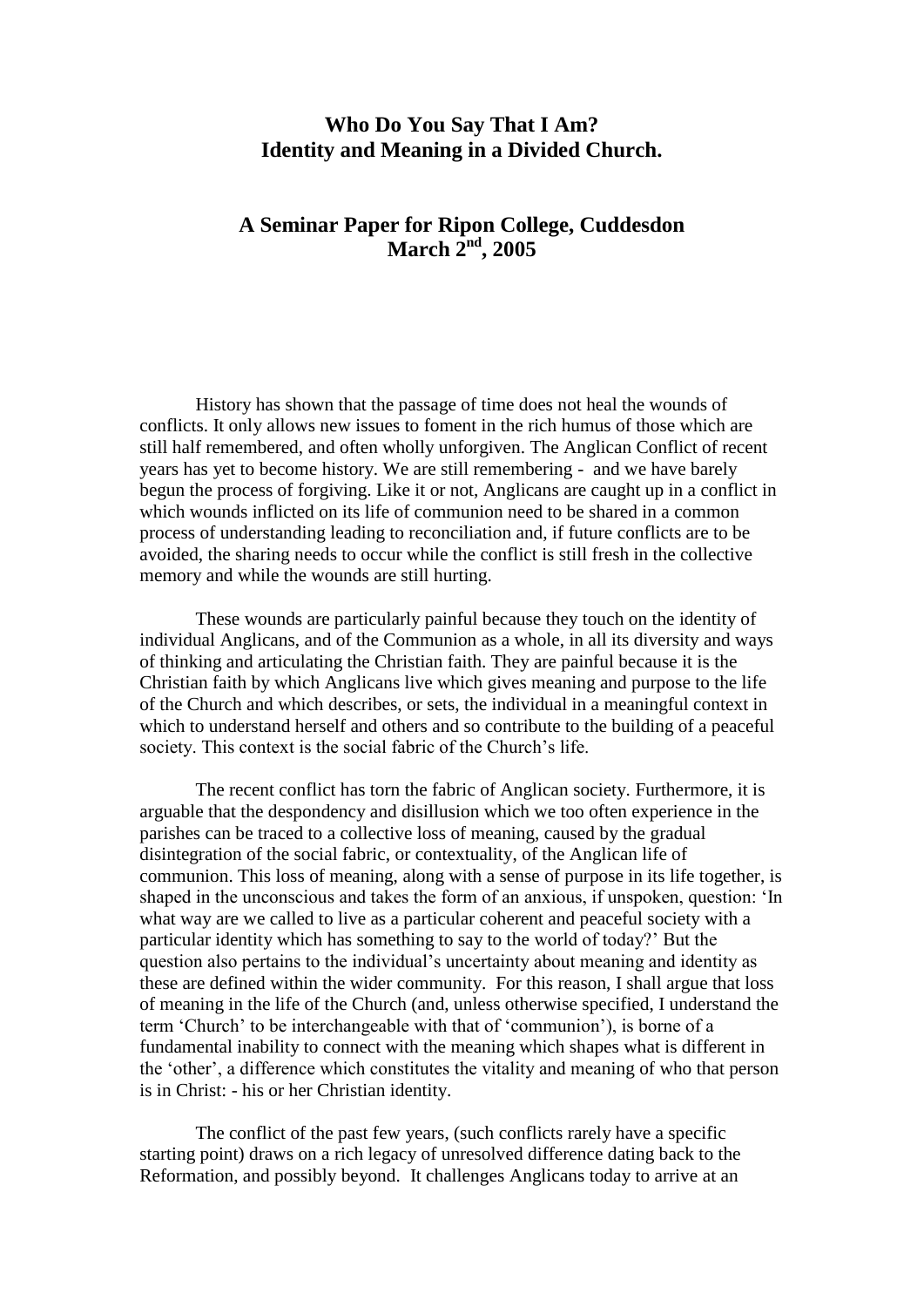understanding of what it is to be Anglican by embracing at depth the difference which makes the self understanding of 'other' Anglicans disturbing and sometimes threatening. The challenge to the life of communion at every level of the Church's life is both spiritual and relational. It calls for a life in the spirit which springs from a theology of non particularity, of being able to encounter the Christ I know in the Christ I do not know, or to put it more succinctly, of recognising the need to reconnect with the Christ in the 'other' as an outworking of the essential integration of Pneumatology with Christology when thinking about the life and nature of the Church.<sup>1</sup> While it would be presumptuous to suggest a 'method' for making such a reconnection it could, nevertheless, be argued that ways do exist for bringing together the cognitive and spiritual, in a sapiential 'knowing' which might give purpose to a church's life and ministry and so yield meaning. The recent conflict, and for that matter the Windsor Report itself, appears to have overlooked the need for this kind of knowing which, when brought into play with the cognitive process<sup>2</sup>, might prepare the way for meaningful and genuine reconciliation, although the Report explores ways in which a purely functional unity might be achieved.

## **Meaning and purpose**

1

Bringing together the cognitive and the spiritual suggests that meaning and purpose are interdependent and that, initially, Anglicans who have been caught up in this conflict, either directly or indirectly, might allow the intuitive, or spiritual side of the common mind to inform the rational decision making process. Thinking about the life of the Church as primarily spiritual allows us to associate purpose with the will and purpose of God for the Church's highest good, a precept which informs much of Richard Hooker's understanding of an integrated and coherent ecclesial life. Thinking about God's purpose for it in the world does not necessarily involve the spiritual assuming a greater importance than the rational, but instead enables the rational and the spiritual to mutually inform and test one another and so allow the structuring of the Church's life together, its polity and praxis, to form a richer context in which meaning can be sought. It is in this richer context that Anglicans today might be able to 'connect' with their deep, and perhaps unacknowledged, yearning for reconciliation, first with God and subsequently with others.

#### **Identity, meaning & who we are in Christ**

If, as Richard Hooker suggests, God's purpose for the Church is for its highest good, arriving at a sense of what this good might be involves making new and more meaningful connections in the discernment of truth, as this truth is constitutive of meaning and as meaning imparts something of the truthfulness of God in who Jesus Christ is for the Church of today. Where truth is worked out within a context which allows people to connect with their need for forgiveness, it acquires a greater significance than the propositional 'truths' which inform the certainties and identities of separated parties. This presumes that truth and meaning are intrinsic to one another and that, taken together, they allow us to make sense of human experience in the light of the Christian Gospel. Making sense of human experience tells us who we are in

<sup>&</sup>lt;sup>1</sup> See John Zizioulas 'Christ, the Spirit and the Church' in *Being as Communion: Studies in Personhood and the Church,* St. Vladimir Seminary Press, Crestwood, New York: 2007 Ch.3 pp.126ff

<sup>&</sup>lt;sup>2</sup> 'Relating objectively to facts and the denotations of words' in science and psychology 'the relationship between brain and mind' Oxford English Dictionary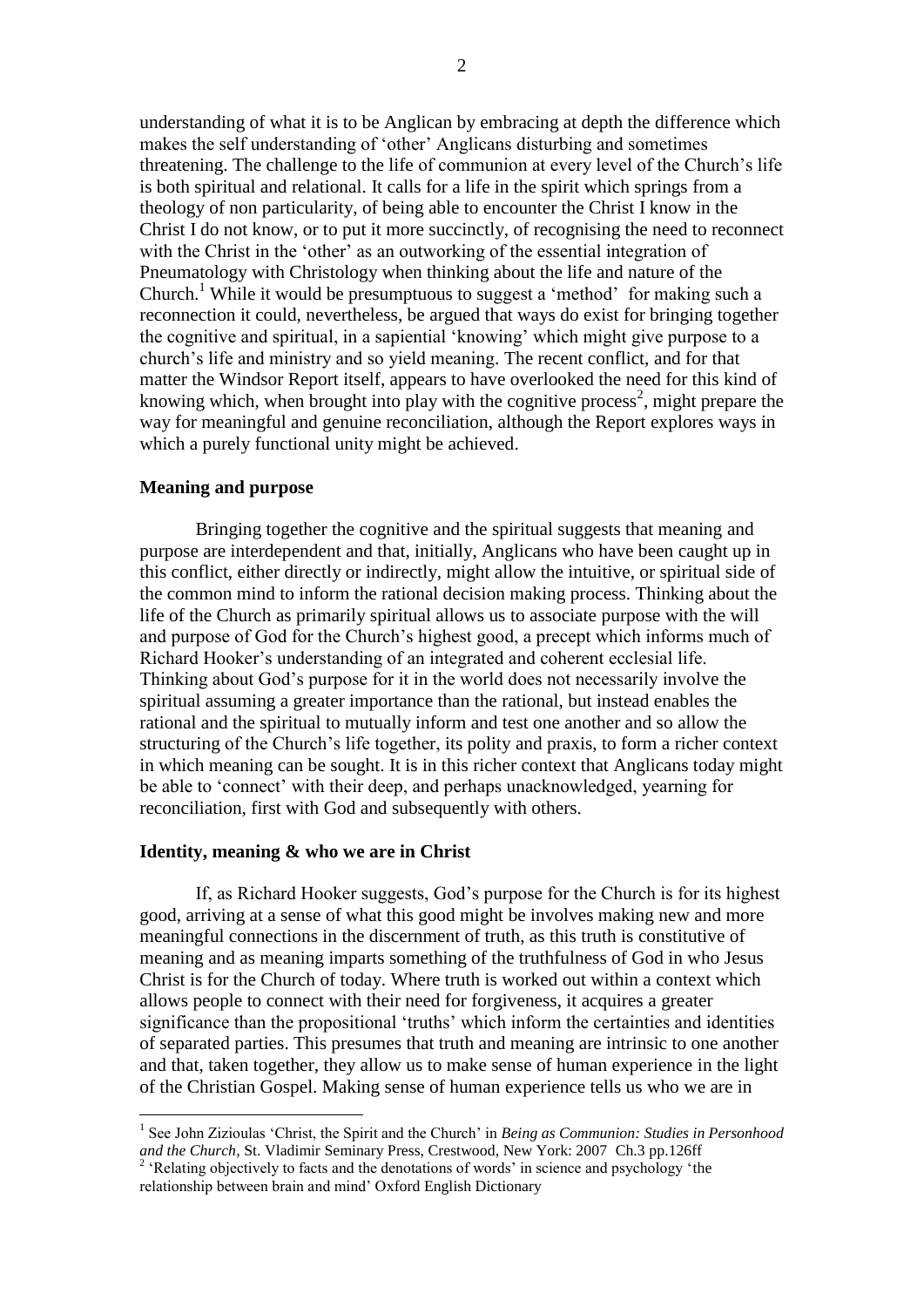Christ and is therefore bound up with the individual and collective sense of identity. In the life of the Church, failing to engage at a deeper level, by short circuiting or avoiding the spiritual has, in the past, led to shallow and superficial ideas of unity.<sup>3</sup> This ultimately shallow unity allows the Church to continue to avoid addressing the deeper problem of disunity and loss of meaning. Meaning is lost when the social becomes disconnected from the dynamic of the spirit.

We see this disconnection when, in the social life of the Church, self understanding is too easily associated with polarising issues, causing competing identities to be increasingly disconnected from the movement, or dynamic life of the Spirit of Jesus Christ in their midst. A dynamic 'spirit led' dimension is implicit in much of Richard Hooker's thinking, where Hooker seeks to address the need for reconciliation in the Church. For Hooker, the social and theological coherence of the Church depends on the integration of separated identities in Christ leading to an understanding of what it means for the will and purpose of God to be destined to the highest good of all. Hooker himself was addressing the problem of the meaninglessness which comes with disconnection – with the rupturing of the fabric of the Church as society, but he attributed this disconnection to the severing of its life and polity from the life of God and from God's ongoing purpose for the Church. In today's Church, this disconnection of its social (or political) life from the dynamic of the Spirit in the inner life of God also makes it increasingly difficult for those called to ordained ministry to connect with this inner life and with God's ongoing purpose for their ministry, a ministry in which they are called to be communicators of meaning to those they serve.

### **Dynamic & Truth**

1

If pragmatic solutions to conflict are symptomatic of a non-dynamic way of thinking about the Church, whereby issue driven party agendas define identities and inhibit its renewal, loss of dynamic in the Church's life together becomes a problem of sociality. We experience a disintegration of the deep sociality of the Church as a slowing down of the dynamic movement towards the 'other' in a continual, or ongoing, rediscovery of the hidden Christ, in those whose churchmanship and theology may feel alienating. This loss of momentum in its relationships is also symptomatic of a *spiritual* deficiency in the intellectual life of the Church as a whole. Where differing theologies are reduced to static 'truths' polarised into competing issue driven agendas, the truth itself is separated from the dynamic of the Spirit, a dynamic which Hooker associates with the being of God himself and with his will and purpose for the highest good.

Furthermore, where Christians are divided, each party remains convinced of its 'truth' and, as the recent conflict has shown, of its exclusive right to be considered 'truly' Anglican. The way in which truth is conceived and subsequently appropriated

<sup>3</sup> The *Virginia Report* describes the life of communion as one which is 'held' and 'supported by a web of structures'. 'The Virginia Report', 'The Dublin Report' *Being Anglican in the Third Millenium, Anglican Consultative Council X, Panama City*, Harrisburg, Pennsylvania: Morehouse Publishing, 1996, James M. Rosenthal,. & Nicola Currie, (comps.) p.242.3:1 Hereafter referred to as *The Virginia Report*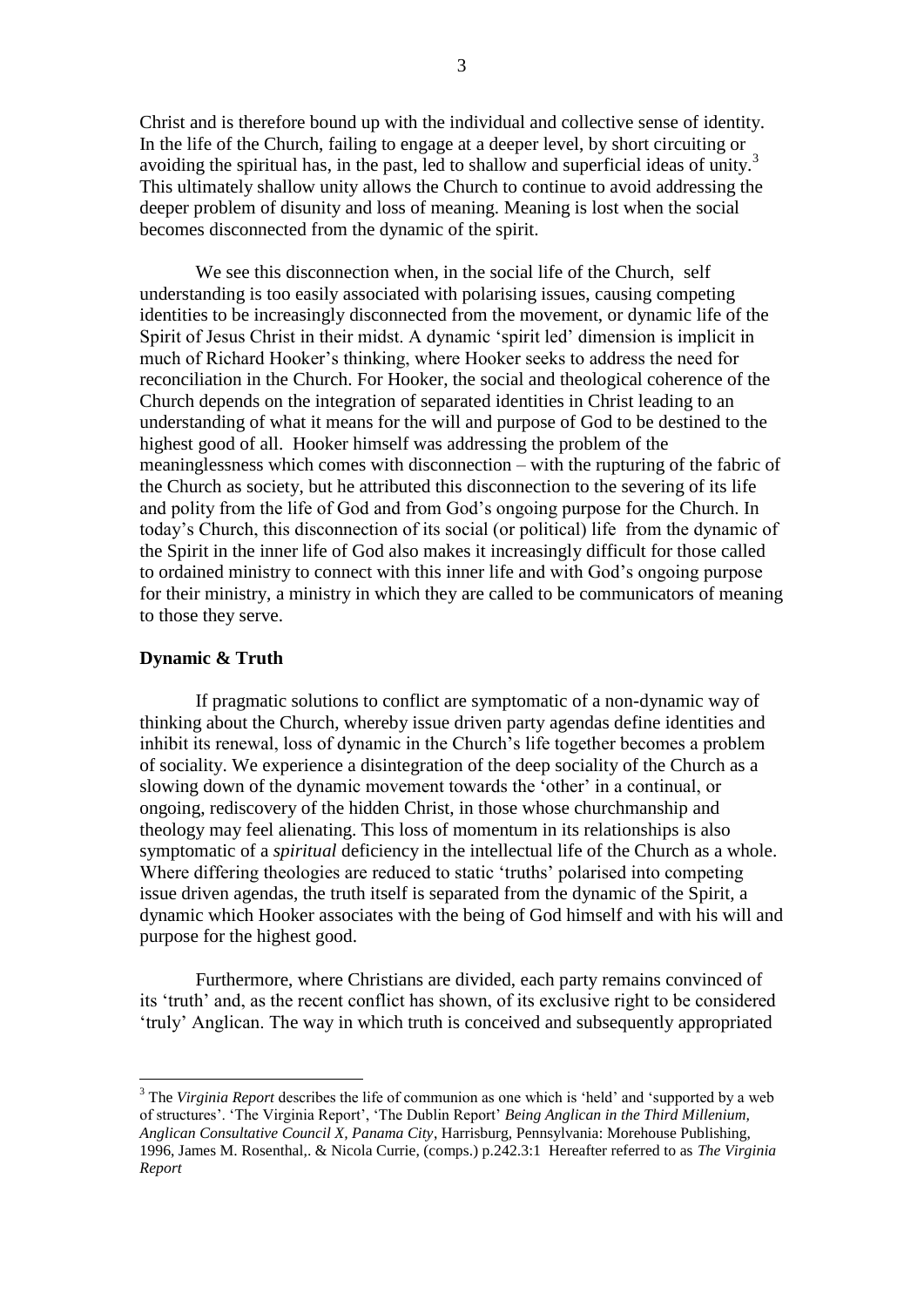by one party or another is defined by the manner in which scripture is read.<sup>4</sup> When scripture is handled as an arbitrator of propositional truth claims, we lose sight of the truth of God as it is revealed in the ongoing life of Christ. It becomes dislocated from the movement or dynamic of the Holy Spirit. Where one or other party or identity appropriates the truth, it ceases to be the living embodiment of God's continuing revelation of himself in the dynamic of the Spirit at work in the transforming work of the word.

The ongoing and transforming word allows us to think of scripture as informing the life of the Church in a dynamic and sacramental way. Employing sacramental language in conjunction with a shared life in the Spirit allows us to understand the process of transformation to be in God's movement towards his people in the abiding presence of Christ. His presence is centred in the Eucharist and recognised and received in the reading and teaching of the word of God in scripture. In both cases, the movement of God's Spirit frees Anglicans from the prison of static thinking. This static, or non dynamic thinking, imprisons the truth while at the same time 'binding' and alienating different Anglican identities. But the abiding Spirit of God, as it continuously transforms our understanding, is also the repeated covenantal forward movement of encounter which underpins the whole of Salvation History and which reveals truth in new and unexpected ways. Scripture has shown it to be the movement of reconciliation in God's invitation to be in relationship with him, and subsequently with one another. It affects the whole social dynamic of the Church as well as that of the individual's ongoing journey with God.

The Lambeth Conference of 1988 describes this reconciliation as 'God's life with us' in which Christ himself is 'the question that disturbs us'.<sup>5</sup> The questioning of Christ begins in his abiding presence in the midst of the Church's life but it also concerns his identity. In this respect, the question which he puts to Peter, 'Who do you say that I am?' disturbs our certainties, or individually held truths. It points to a relationship in which God is always inviting us forward into truthful dialogue and away from the 'truths' which shape our understanding of our own exclusive identities. The question put to Peter obliges us to constantly surrender *a priori* held convictions, as it does in God's dialogues with Job. For this to be possible, in the life of the Church, the dialogue needs to begin in the place of understanding which the 'other' has.

Renewed self understanding therefore involves a crossing of boundaries between God and human beings, and between separated parties in the Church. Crossing boundaries entails a kind of 'wrestling'– and ultimately transforms conflict itself; conflict between human beings and between God's people and God himself. It does so as it allows for a transformation of human understanding about God and about truth. Having encountered or 'wrestled' with God, truth is apprehended directly, as it was for Jacob, and becomes 'real' as the truthfulness of God understood at the deepest level and in the way others understand God to be.

<sup>4</sup> Rowan Williams 'The Discipline of Scripture' *On Christian Theology* [Series: Challenges in Contemporary Theology], Blackwell, London: 2000

<sup>5</sup> *The Lambeth Conference 1988, Dogmatic and Pastoral Concerns*, 'Communion with God and the Life of the Christ'. P.82:6. See also *The Virginia Report*: 'The good news of the Christian Gospel is that Jesus' life among us is God's life – God breaking down the barriers of our bondage and sinfulness'. P.232:2.7 and 237:2.9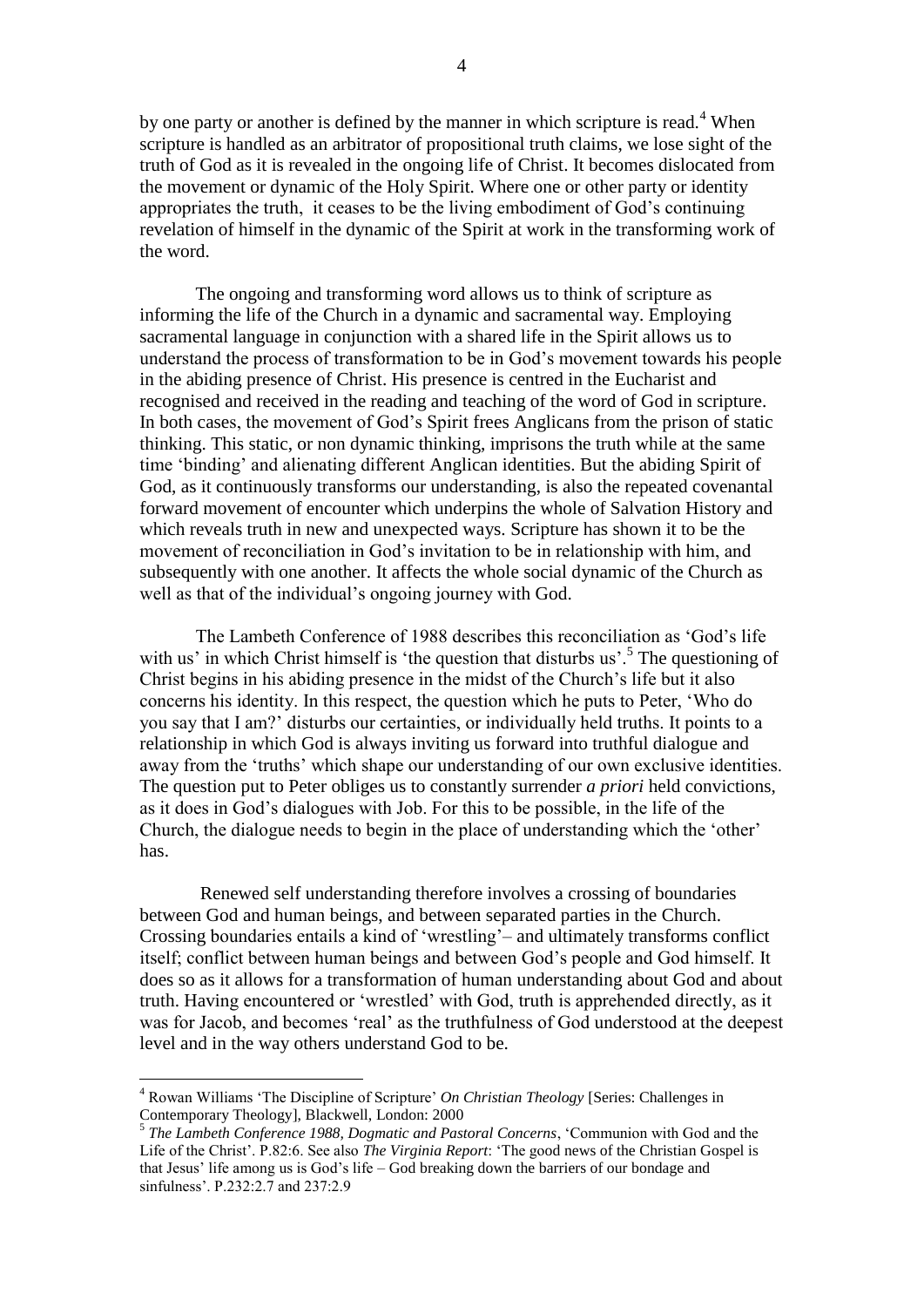I have already suggested that the question 'Who do you say that I am?' implies Christ's movement towards the Church in the dynamic of his presence in the Spirit but it is asked, or spoken, into a historical context, as well as into the social and relational one of Church (especially Church as Communion). Christ's movement occurs in time and describes the activity of salvation – how salvation is 'worked' in the Church and world of today. The question invites response from the Church's forward movement of its actual life, its activities and the ordering of its structures and polity, so that the outworking of this dynamic in a Church which is divided along the old fault lines of identity issue-driven agendas is that of reconciliation.

If we think of transformation as inherently dialogical, the question put to Peter also challenges our concerted will for a deeper understanding of the different ways in which God is true and faithful to all members of his Church, irrespective of difference. This frees identities and allows what Richard Hooker termed 'the collective will' to be connected in the deepest sense to the will and purpose of God for their highest good. Truth becomes synonymous with the faithfulness of God in the person of Jesus Christ who continues, in a dynamic sense, to be revealed in the face of the other. $6$ 

Loss of this dynamic in its relational and intellectual life reinforces the barriers between competing Anglican identities and weakens the fabric of its sociality. It also impoverishes Anglican worship. This too has negative implications for the life of the Church. We feel the effect of this static theological and social climate when worship reinforces the truth claims of one or other party identity, either in a barren ritualism which has become disconnected from a deep experience of God, and so devoid of meaning, or in a vapid sentimentalism which is equally out of touch with the vitality and 'hard edged' quality of God's continuing dialogue with the world of today. In both cases, the static thought climate which polarises identities also paralyses Church life, ultimately leading to a perception of the Church as self serving, introspective and irrelevant to the real and deeper needs and preoccupations of people.

## **The middle way**

<u>.</u>

 A non dynamic intellectual and spiritual state not only inhibits meaningful worship but also risks stifling Anglicanism's particular voice, the voice of the reconciling 'middle way'. Anglican tradition, and Anglican theology, builds on the way in which this implicitly reconciling voice allows Anglicans to be communicators of the way God is 'true' to the world and to the wider Church in all its diversity and difference. It does so without claiming that Anglicanism is in any way superior to other denominations<sup>7</sup>, so that properly employed, the Anglican 'voice' is in harmony with that of the Spirit who 'convicts' the world in truthfulness, rather than allowing one or other party to employ the truth in an arbitrary fashion in order to condemn or

<sup>6</sup> David Ford *Self and Salvation: Being Transformed*, Cambridge University Press, Cambridge:1999 especially ch. 1

 $\frac{7}{1}$  As with the differences encountered between Anglican 'sub-denominations', discussions become polarised thus channelling or 'funnelling' the debate into one which is chiefly concerned with establishing who or which party is 'truly' Anglican. Compare recent controversies in the Communion with, for example, ARCIC I in which the Roman Catholic Church defends its position on those issues which divide Anglicans and Roman Catholics from the basic premise that the Catholic Church is synonymous with 'universal'. See preface to 'ARCIC I: The Final Report' in *Anglicans and Roman Catholics: The Search For Unity* p.15-18.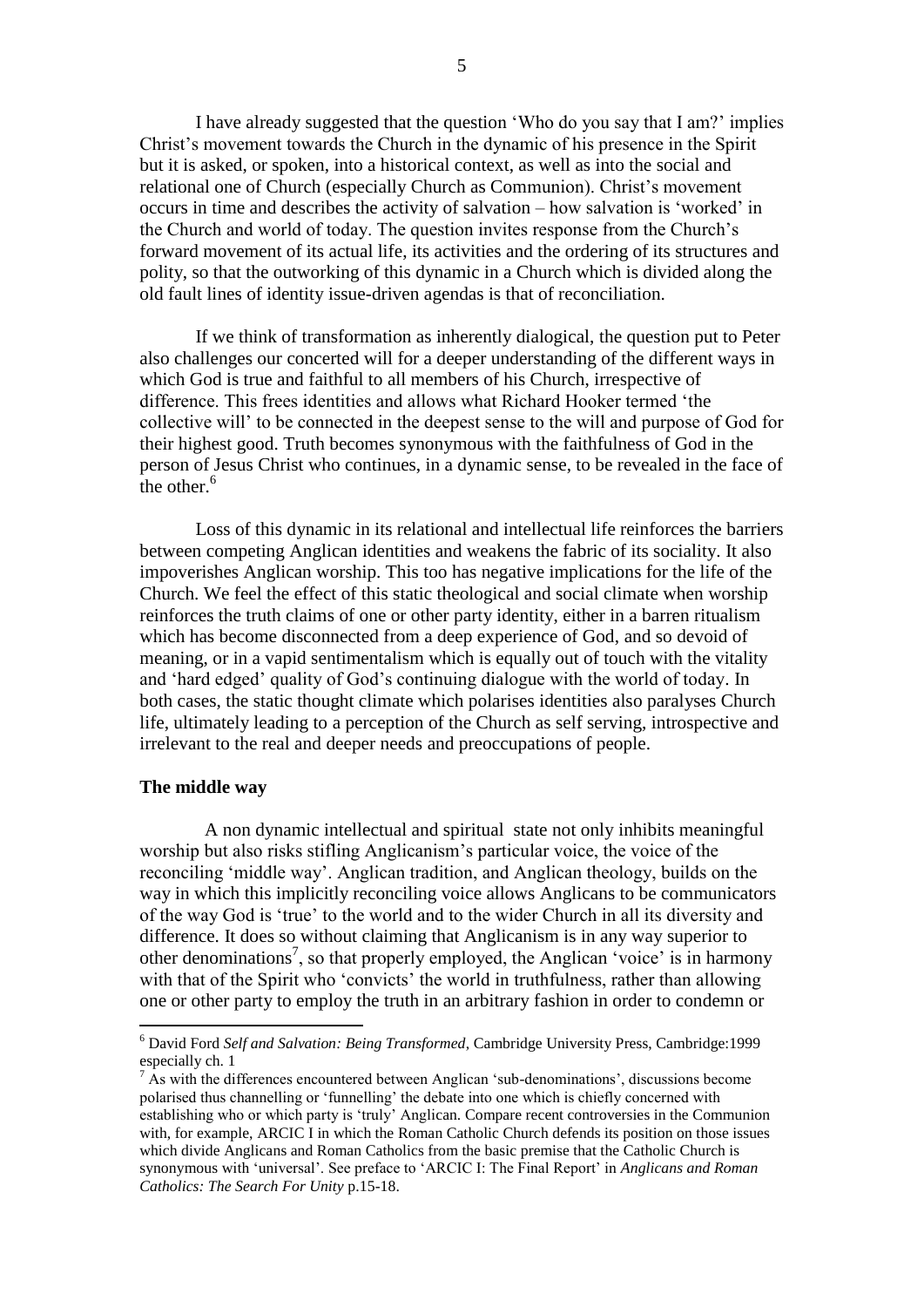exclude. The truthfulness of the Anglican voice, as it is true to a deep understanding of what it means to be Church in the world today, also connects at a deep and intuitive level with the self understanding and experience of people and so conveys meaning.

## **Dynamic apophatic at the service of communion – How truth and meaning are connected**

When the activity of individual churches and the practical outworking of individual vocations also engages with the Spirit in this way, they too become 'meaningful', allowing every aspect of ministry and of the Church's life to be truthful in the fullest sense. That is to say, where meaning is found, or recognized in the life and work of the Church, it becomes concomitant with truth. But, as the foregoing discussion suggests, this is a truth derived from 'not knowing', rather than 'knowing'. It is apophatic and at the same time part of the movement of God's own life – in direct contrast to the arbitrary truths which define certainties within a non dynamic structure or 'closed belief system'. Not knowing, but at the same time knowing, who God is suggests, paradoxically perhaps, the need for a deeper life together *in* God, in which God is both 'known' and 'not known' in the wrestling and questioning involved in a shared journey of discovery: discovering who God is in the place of intuitive understanding, or meaning, which others have, and of who he is in a person's own continually changing, as well as developing, self understanding.

Apophatic truth can also become the binding factor in relationships between parties in the Church. For the Church to convey meaning, and so to be truthful, suggests that party identities need to derive from a place of 'not knowing' as a surrendering of the particular understanding of God appropriated by a particular identity. This apophatic way of knowing and not knowing God through the neighbour's experience of him might now permit the freedom and dynamic of God's Spirit to reshape our common life at every level, allowing that life to become more truthful.

These ideas are not new. I have already suggested that Richard Hooker supplies the definitive model for a settled historical church, as a community which is deeply integrated within God's purpose. He thereby lays implicit claim to an apophatic way of thinking about the Church, as a body of people reconciled in God by what he calls 'collective deduction'. It is from this place of 'collective deduction', or intuition, that reason is brought to the service of truth. $8$  Where Hooker connects the will and purpose of God with the dynamic movement of the Spirit, movement and purpose become synonymous with God's activity, so that the activity of God in the world and in the Church *is* his will and purpose for its good. Hooker sees this purpose being worked out, or realised, by participation in a shared belonging in Christ. This is the basis for our own understanding of the 'fabric' of Communion. Allusions to this fabric – especially to the way in which it has been torn – occur frequently in the record of exchanges between separated parties in the Anglican conflict of recent years.

 $8$  For our beliefe in the Trinitie, the Coeternitie of the Sonne of God with his Father, the proceeding of the Spirit from the Father and the Sonne, the dutie of baptizing infants, these with such other principall points, the necessitie wherof is by none denied, are notwithstanding in scripture no where to be found by expresse literall mention, only deduced they are out of scripture by collection *Laws* I.14:2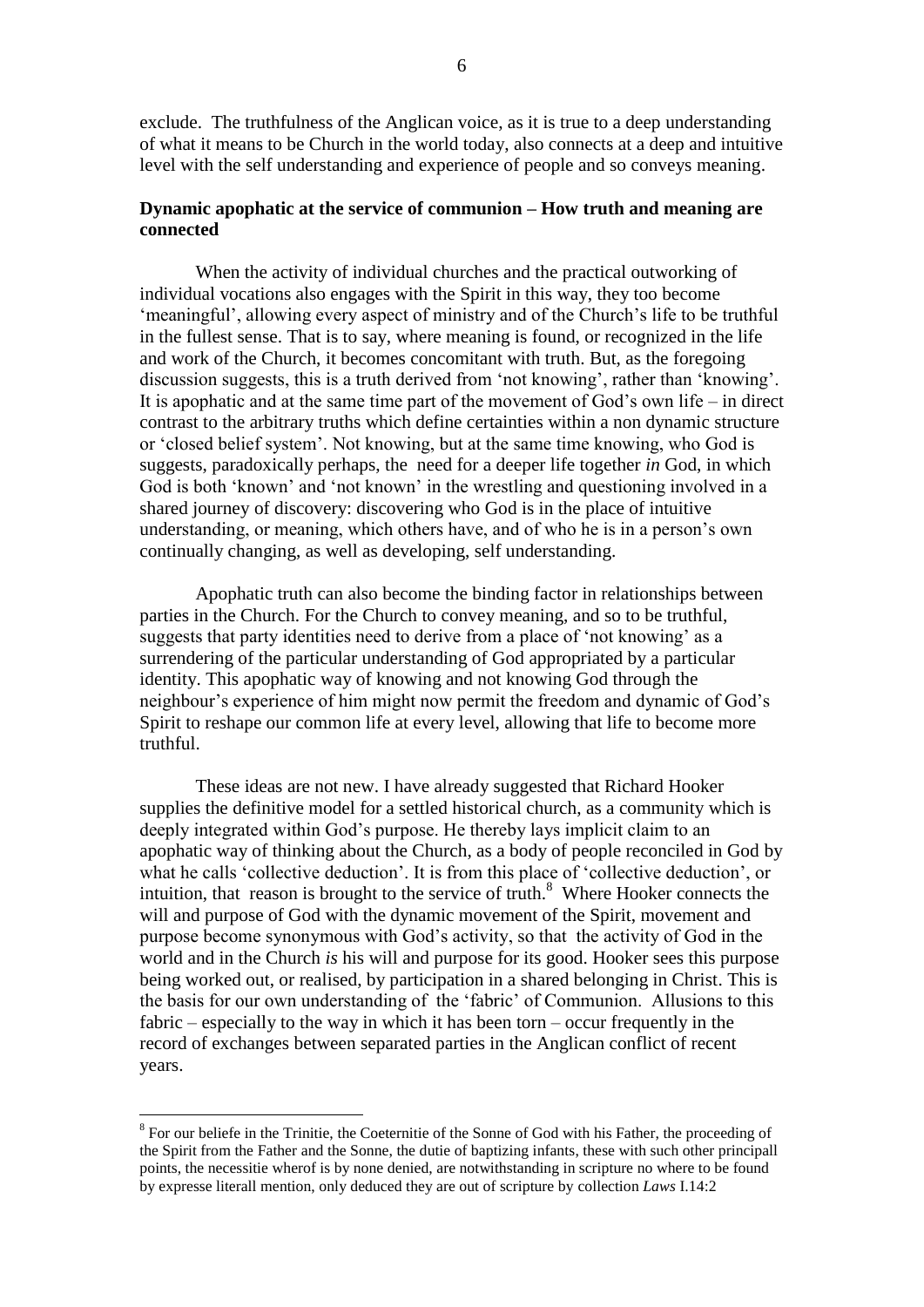## **Anglicanism and the Meaning of Communion**

Although Hooker does not describe the Church specifically as a communion, the depth of meaning which he gives to participation, as integration within the dynamic of God's ongoing purpose for its highest good gives added significance to the idea of a society working within a coherent theological system. Its coherence derives from its inner life in God, not simply from the visible, and superficial, unity of the system itself. It is therefore from its life in God that the Church as a society acquires meaning and it is God who, in rooting it as an integrated body within the Trinitarian mystery of his own inner consistency, informs it with ongoing life and meaning for the world. Hooker's thinking brings together the consistency of God's purpose for the Church (initially revealed in God's laws) with his own inner being. Furthermore, God works 'for his owne sake' and not simply 'that any thing is made to be beneficiall unto him, but all things for him to shew beneficence and grace in them.'. 9 In other words, God works in order to inform his work with the meaning which derives from his purpose for the Church's highest good and to reconcile and mark different identities with the truthfulness which is characteristic of Christ himself. The same principle holds true for the Church of today. When the coherence and meaning of its life and witness reflect God himself, the inner and outer life of the Church are integrated within the inner consistency of the Trinity – the dynamic 'being and acting' of God – and the Church acquires a new common identity as a holy society.

### **Communion as a Reflection of God – Holiness**

Where separated identities find a new and shared meaning, in being reconciled into the dynamic of God, they also become more intuitively aware of the possibilities which exist for moving 'in rhythm' and discerning (or, in Hooker's terms, deducing by collection) God's purpose for the highest good of a holy society. His purpose is that they move towards God in a covenantal relationship which is reflected in a deeper understanding and honouring of opposing integrities. A covenantal response to God and movement towards him also enables the work and activity of the Church to be 'graced' and transformed in such a way as to reflect the loving purpose of God for all his people. But this 'working' is also part of the *historical* process. It occurs in the movement of time and in the contextuality of the events and circumstances which touch the lives of people and in which meaning is sought.

If holiness is 'made' within the movement of history, we are once again challenged by Christ's question. The question which he puts to Peter 'Who do you say that I am?' requires that each identity seeks out the holiness of the other. In this way, the activity of reconciliation is informed by the need to understand others in their difference and diversity at the deepest level. Their holiness, as it is intrinsic to their identities, is revealed as having been shaped by the stories they have to tell (their history) and by their individual contextualities – the history of circumstances and events which shape the religious thinking of the individual and of the churches. It is in this respect that tradition acquires a special significance.

 9 *Laws* I.1.2:4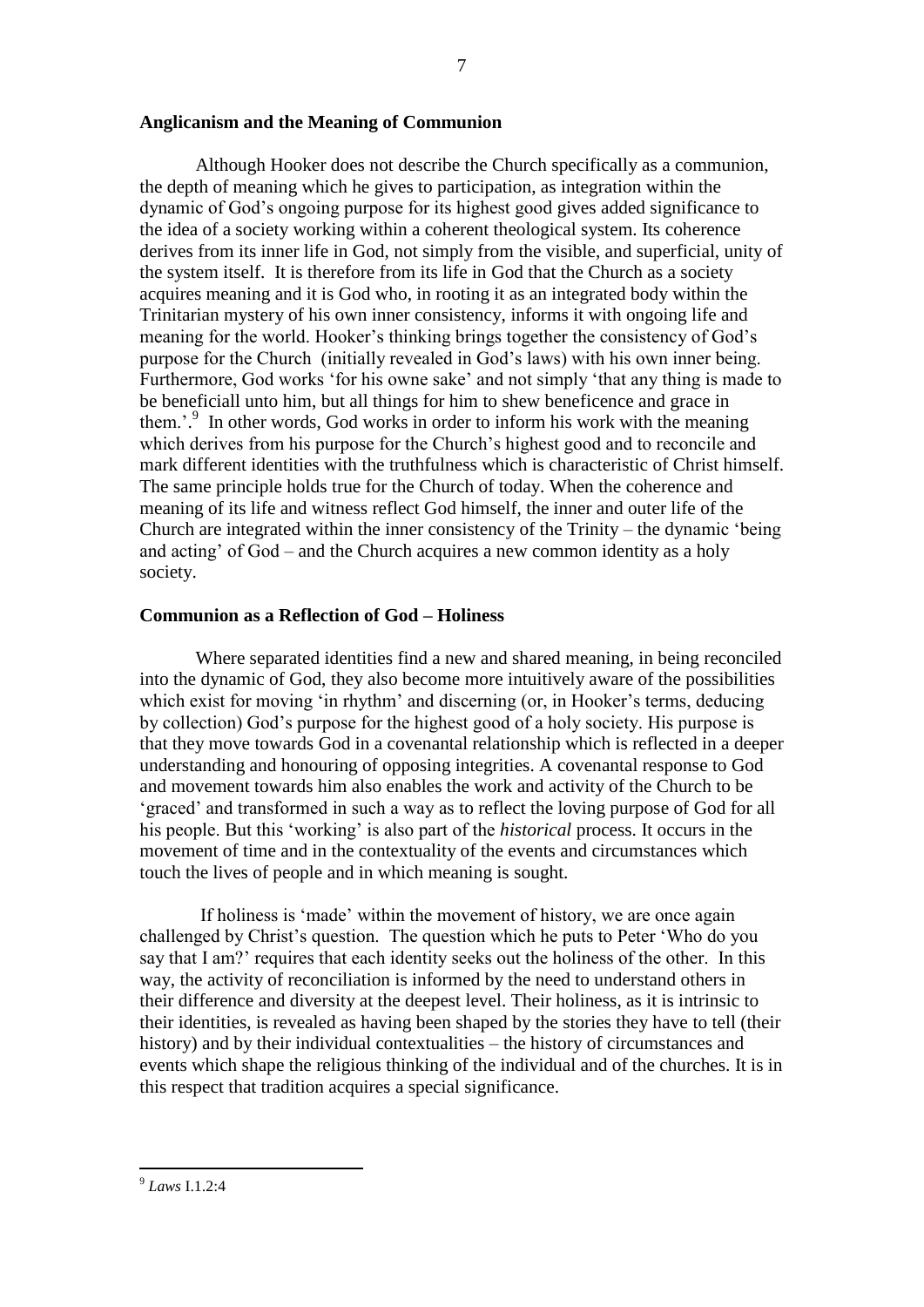#### **Tradition as the Locus of Unity - Holiness**

Richard Hooker allows us to think of tradition as serving the revealed truth of scripture. Tradition becomes a conceptual space in which truth is connected to the dynamic of God's action in history. This allows us to see tradition as a context in which not only scripture, but the different 'histories' of the Church's life can be interpreted in such a way as to reveal in new and sometimes surprising ways God's purpose for its life together.

For this reason, life together involves an open and questioning search for meaning and understanding. It requires a willingness to fully enter into the traditions of others; that collection of events and circumstances which comprise their selfunderstanding and which dictate their reading of scripture. Crossing the boundaries of tradition without confusing or diminishing separate integrities, allows for the subsequent transformation of that life to its highest good – one which is dependent on a new and deeper understanding, or collective wisdom, giving meaning to its life and ministry to the world.

The transformation which comes from renewed encounter is also part of the historical process of the world's own contextuality, re-told and 'worked through' in a given culture, so the meaning which is found in the life of the Church through reconciliation connects with the meaning which many in the world are seeking. The Spirit at work in the Church is the same Spirit which speaks through the cultures and languages of the world. It follows that separated traditions, or 'cultural' identities, in the Church need to re-learn one another's truth languages if they are to rediscover the kind of truth which gives meaning and which best describes the will and purpose of God for the Church and for the world. Tradition, as the culture context of a particular identity, now becomes the *locus*, or context, for a process of transformation which transcends the barriers of issue driven conflict by allowing truth to be discerned collectively, in diverse ways which lead to a rediscovery of common meaning and so to meaningful unity.<sup>10</sup> The Eucharist, as it supplies the common language of exchange and encounter with God , makes this rediscovery possible.

## **Tradition as Context – The Eucharist**

<u>.</u>

The Eucharist now becomes the method and language for renewed encounter which permits the rediscovery of truth in a new understanding. The life of communion, as it is modelled on the Eucharist, is therefore sacramental in a particular way – the way of moving forward into reconciliation. Thinking of transformation in eucharistic terms supplies a basis on which to construct a method for healing division in the reconciling of separated party-denominational identities. When the healing which comes with renewed understanding occurs at an inner, or deeper, collective level it generates trust. We 'connect' or 'hear' one another in a *positive* expectation of the way others understand God to be. In this way meaning 'speaks' truth into the

 $10$  In a lecture delivered at Corpus Christi College, Oxford, November  $10^{th}$ , 2000, Rowan Williams argues that tradition represents the 'locus' of unity for the Church. He stresses Hooker's fidelity to reformed thinking in this respect, since Divine action as the locus of unity supersedes any understanding of tradition as essentially autonomous, with particular properties and characteristics pertaining to one or other group.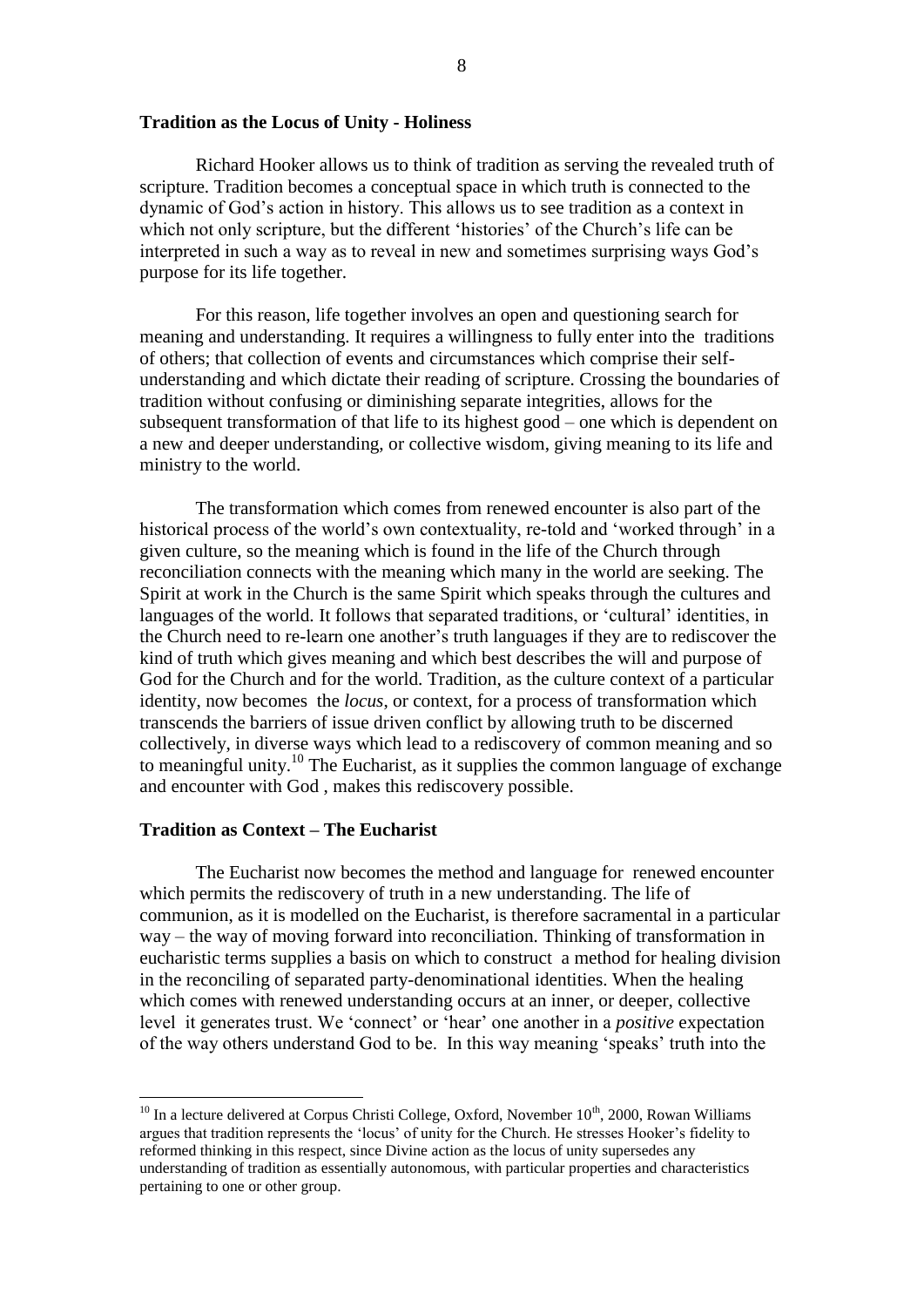heart of conflict without precluding divergent understandings or interpretations of scripture.

## **Who do you say that I am?**

Instead, this kind of positive expectation *hears* the question posed by Jesus to Peter, 'who do you say that I am?' being spoken to the other and *waits* in, and with, Christ for the answer. The hearing and waiting involve knowing and not knowing and both depend on trust. Waiting involves setting aside any feelings of one's own prior knowledge or innate superiority in a will to, even if briefly, 'not know' who Jesus is in seeking him in the integrity of another. In this 'not knowing', which becomes an aspect of the *via negativa*, we are able 'to talk things into new connections and so cause their boundaries to become vaguer'. 11 Things acquire new meaning and a different significance with the talking, and it is from this new meaning that the language and activity of worship acquire greater significance.

## **Jesus Christ –Meaning in Worship**

As a result of the will to encounter the other from within the depth of their integrity, and so to understand and arrive at new meaning, the language and activity of worship now pertain to the whole Christian way of life, even if the worship which expresses the intuited meaning of different identities does not always share the same priorities or have the same focus. The Church's 'ordinary' life, in terms of its relationships and of its activity, is now informed by a depth of meaning which is discovered in worship, so that we see the Spirit of Jesus Christ supplying the dynamic for reinterpreting the language of culture in the activity of worship in such a way as to allow for the crossing of conceptual boundaries.

As I have already suggested, this boundary crossing allows for the ongoing reinterpretation of truth and makes a worshipping community inclusive in the deepest sense. It is also when worship informs the renewed life of a reconciled community of believers that language itself begins to exceed the limits of the spoken or written word and to include all ways in which groups and individuals might rediscover and reinterpret meaning and truth, beginning in their acceptance of one another and in their receptivity to Jesus Christ in worship.

As the focus of worship, Christ is also the ultimate *locus* of unity. He becomes the universal embodiment of truth as meaning and, in that sense, 'classic'.<sup>12</sup> That is to say, the meaning of a particular history is continually reinterpreted in him, allowing truth itself to remain at the same time contingent to all other revelatory histories and contextualities. This kind of contingency, the result of allowing the question 'who do you say that I am?' to be answered in the language and thought of other contextualities does not relativise truth (as some might suppose) but enriches it,

<sup>11</sup> Rowan Williams 'Sacraments of a New Society' in *On Christian Theology*

 $12$  David Tracy employs the use of the word 'classic' to indicate the universality of certain classic texts, so named because of their resonance with individual and corporate experience. They are classic in calling forth a response from the reader which is one of recognition and understanding. The classic, understood in this way, also integrates the particular history within the wider historical sphere of understanding. *The Analogical Imagination: Christian Theology and the Culture of Pluralism*, New York: The Crossroad Publishing Company, 1981 ch.3 especially p.10